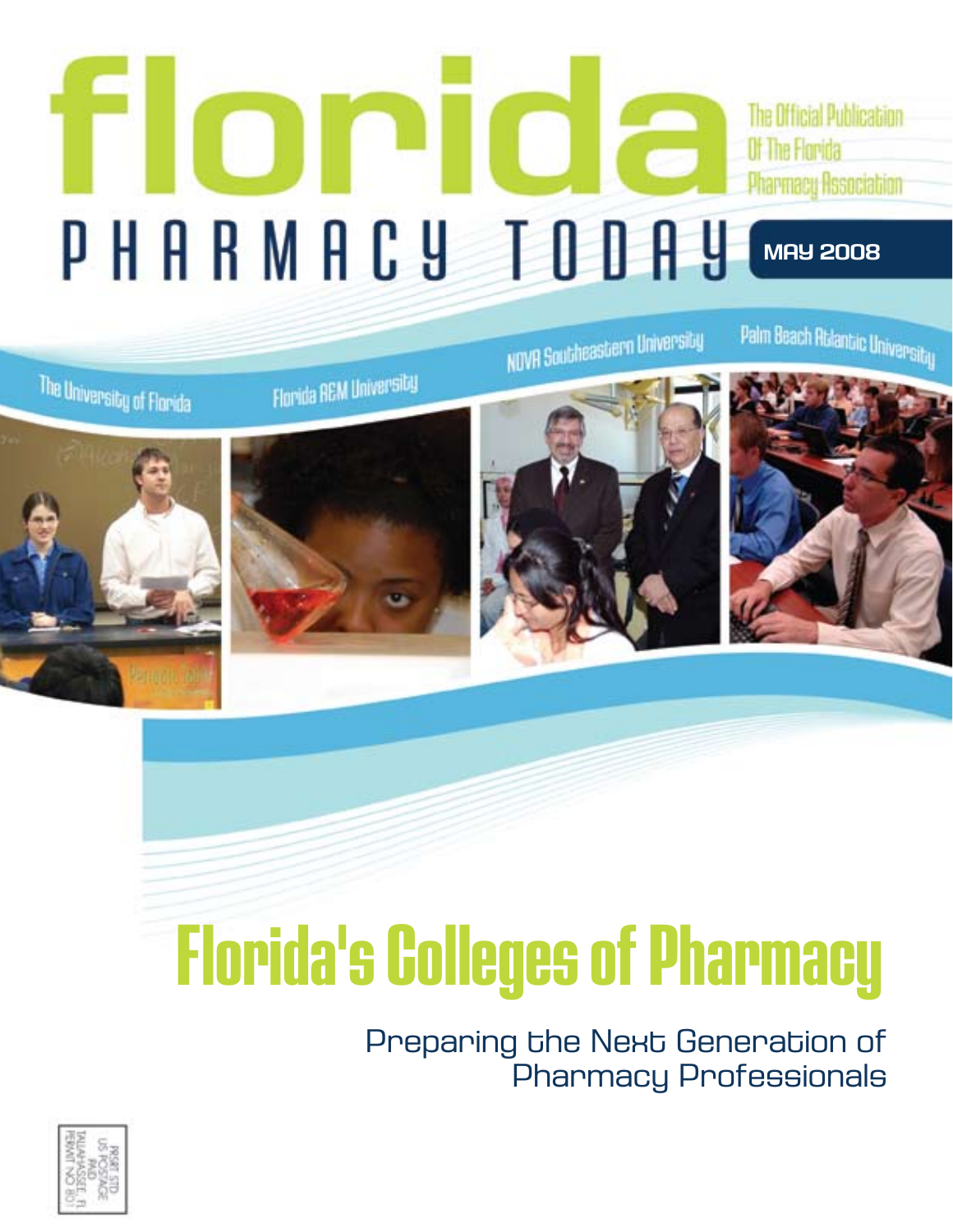## **The President's Viewpoint**

**by Don Thibodeau, B.S., R.Ph. Guest Columnist**

## So You Want Your Own MTM Practice

*My primary charge to the Professional Affairs Council this year was to develop Medication Therapy Management (MTM) business plans for publication addressing the provision of MTM services as part of one's traditional practice, as an aside to one's practice, and as one's primary practice. This guest editorial, written by the chair of that council, dispels some of the myths surrounding MTM. A future article will provide you with an essential foundation: a business plan that you can tear out and use as a checklist to springboard you into the next phase of your career as a pharmacist.*

*Don Bergemann, FPA President*

So you want your own MTM practice. Great! If you are willing to put in the time and to follow a plan, you can do it. The first rule of success is: believe in yourself and what you are doing. So, I'd like to dispel some MTM myths.

- 1. Consumers won't pay me by the hour for pure consulting.
- 2. Consumers can't afford to pay appropriate fees for these services.
- 3. I need to bill insurance companies.
- 4. Doctors will not cooperate.
- 5. Only PharmDs can provide meaningful MTM Services.

#### **Consumers won't pay me by the hour for pure consulting**

On a bright spring day in 1990, I was flagged down as I drove by one of my children's teachers as he was jogging. He had just been diagnosed with cardiac arrhythmia. He was prescribed a beta-blocker and was given information about the implantable defibrillator that he was going to receive.

This very intelligent and well-respected teacher was known for his "natural" life style. He lived in an earth-sheltered passive solar house that he and his wife built. They were vegetarians and even had a composting toilet. He was the track coach and in great shape. His internist was communicative and well liked. So why did he flag me down and ask me if he could hire me to discuss his medication? I think he felt overwhelmed. He convinced me that he would feel better after sitting down privately with a pharmacist, learn more about his condition, and what side effects and problems might be issues for him. We made an appointment.

Upon completion of the one-hour tutorial and question-and-answer session, he took out his checkbook. With a smile and a look of tranquility that I had not seen on his face in some time, he asked how much he could pay me. It's been that way ever since.

For 15 years, my patients have driven me to grow my MTM services. My patients have insisted on paying me for my time and information. They have told me that my fee was too low. They said my service helps them feel better and be more in control. And they have told me not to worry about not accepting assignment!

Now that we have our own NPI numbers and Current Procedural Code (CPT) codes, MTM is here to stay. It is up to us to define what it will be. Will PBM-based programs be sufficient, or do consumers need pharmacists available in their communities with whom they can meet, discuss problems and implement solutions?

For 15 years, consumers have paid me and other pharmacists around the country who have provided similar services, because we help them feel bet-



**Don Thibodeau, B.S., R.Ph.**

ter. MTM services statistically improve outcomes by decreasing complications and decreasing costs, but ultimately what sells the service is – we help people feel better.

The essence of any business is the premise that it has something people want to buy. The first step in satisfying a market and moving toward success is the business plan.

#### **Consumers can't afford to pay appropriate fees for these services**

Pharmacists who have provided MTM (under any name) over the years have served their neighbors from every economic background. One of my first cases was a woman who was on Medicaid and felt that she was being prescribed too many medicines from too many physicians. Since no one was taking time with her to help her manage her medications and side effects, she asked me to do so. She felt that until she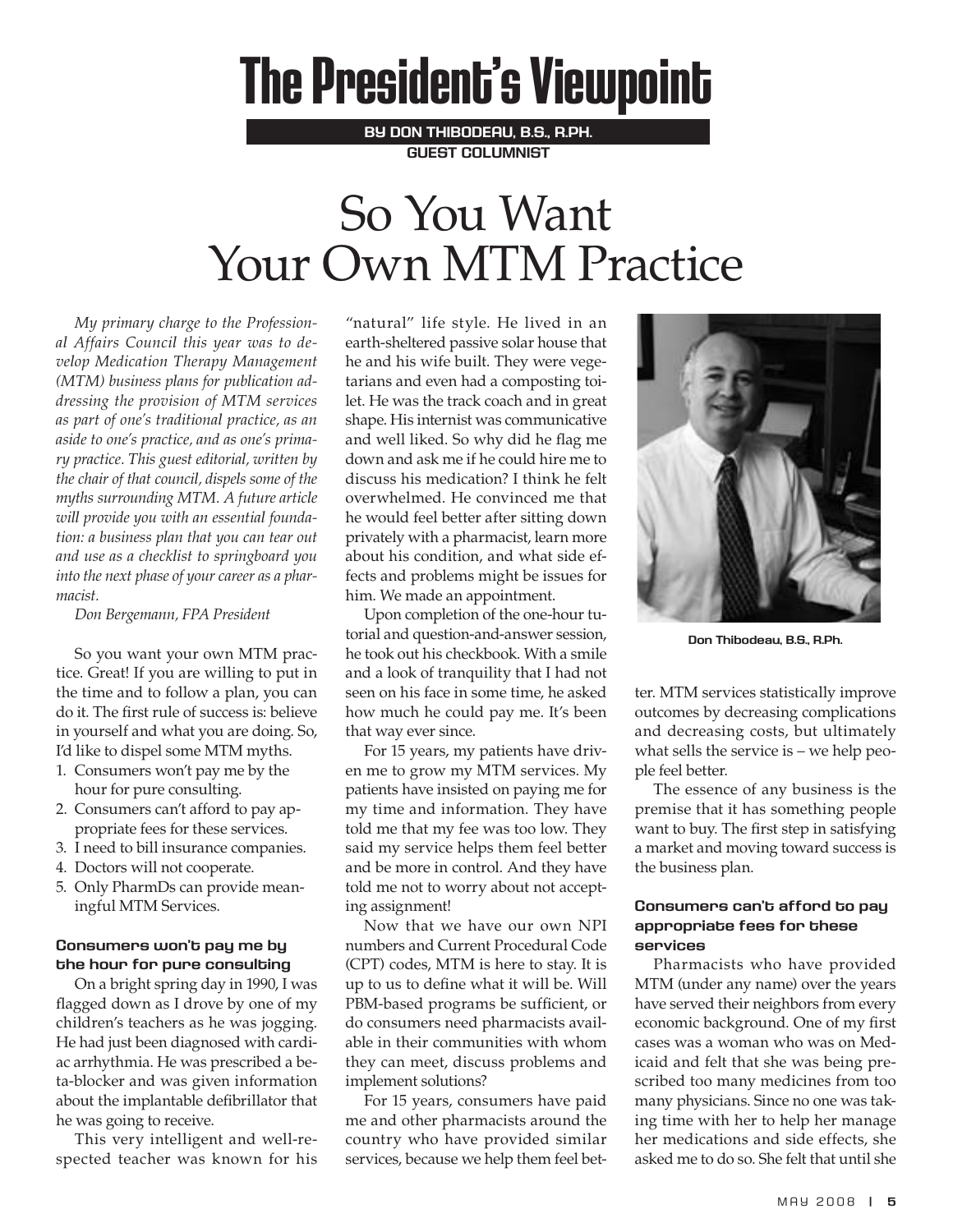#### **2007/2008 FPA Executive Committee**

*The Florida Pharmacy Association gratefully acknowledges the hard work and dedication of the following members of the FPA leadership who work deligently all year long on behalf of our members.*

| Educational Affairs ChairCarmen Aceves-Blumenthal |  |
|---------------------------------------------------|--|
|                                                   |  |
|                                                   |  |
|                                                   |  |
|                                                   |  |
|                                                   |  |
|                                                   |  |

#### **Florida Pharmacy Today Journal Board**

Chairman...............................................Peggyann Zaenger, *pzaenger@fdn.com* Vice Chair...............................................................Gary Dalin, *HOSPRx50@aol.com* Secretary/Treasurer ......................................Patsy Powers, Editor Emeritus *ppowers@pharmview.com* Member ...........................................Greta Pelegrin, *gretapelegrin@yahoo.com* Member ..............................................................Dick Witas, *witas@moffitt.usf.edu* Member ................................................Joseph Koptowsky, *docjik1215@aol.com* Member *.......................................................................*Stuart Ulrich, *Stuarx@aol.com* Member *.......................*Stephen Grabowski, *sgrabowski@seniormmc.com* Executive Editor ...............Michael Jackson, *mjackson@pharmview.com* Managing Editor..................Dave Fiore, *dave@fiorecommunications.com*

did, she would not be able to move forward in her life and work her way out of welfare. She was grateful. She paid me. I accepted. For years I got notes from her with joyful progress reports.

The Lewin Report discovered and published the range in fees that consumers were paying for MTMS. The full report prepared for APhA can be found here: http://www.pharmacist.com/AM/ Template.cfm?Section=MTM\_New\_to\_ You\_&Template=/CM/ContentDisplay. cfm&ContentID=13633

Taking time to write a business plan will include assessing your market and the fee level that is appropriate for them and for you. Keep in mind what fees you pay your consultants – such as your lawyers, accountants, architects, physicians and therapists. Our specialized knowledge of pharmacology and its significance in society merits our inclusion in that group.

#### **I Need to Bill Insurance Companies** No.

Let me repeat that. No.

We need to demonstrate how we deliver MTMS. We need to provide care and show our "product" – information services and the physical presentation (the consult document, letters from your office, faxes). By doing so, physicians and third parties will more accurately assess the value of full-service MTM.

PBMs are creating their own models for MTMS. In my opinion, they provide value but are not thorough enough for fully enhancing patient outcomes, including an improved sense of well-being.

#### **Doctors will not cooperate**

Ninety percent of the physicians to whom I have provided care plan suggestions have been receptive once they actually saw real cases presented.

We need to demonstrate how we deliver MTMS. Again, we need to provide care and show off our "product" – information services and the package in which we physically wrap it. By doing so, physicians and third parties will more accurately assess the value of full-service MTM.

At the conclusion of a staff meeting to which I had been invited to present phar-